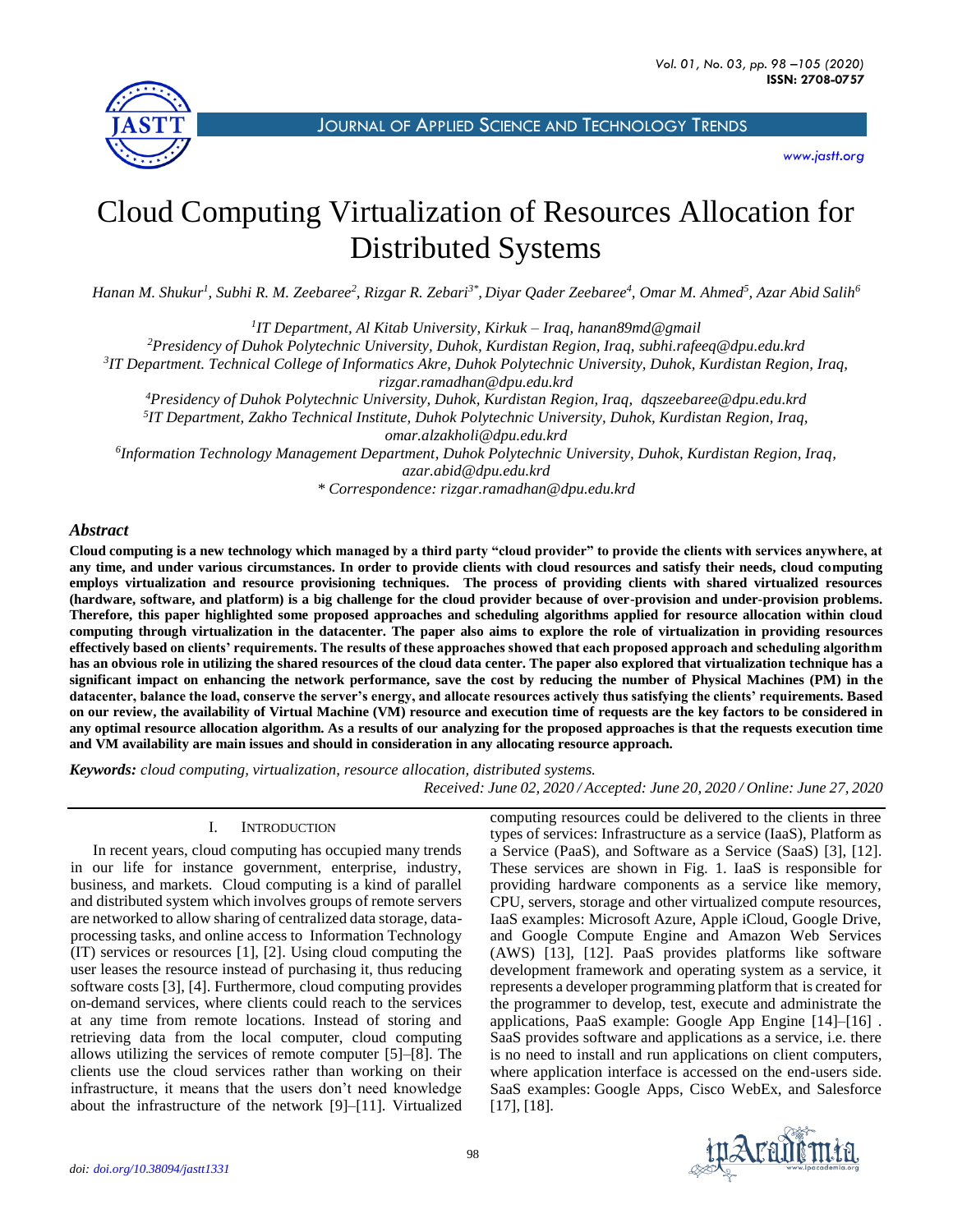The main objective of this paper is to review the most recent methods that have been developed for allocating resources inside cloud computing based on virtualization. Moreover, the virtualization role for efficiently providing the clients' resources is systematically analyzed. As a result of our analysis for the proposed approaches is that the requests execution time and VM availability are main issues and should be in consideration in any allocating resource approach.



Fig. 1: Cloud computing services (IaaS, PaaS, and SaaS).

#### II. CLOUD COMPUTING VIRTUALIZATION

Virtualization means creating a virtual version of something, rather than actual. In cloud computing, virtualization is a technique of replicating a version of something real digitally [19], [20]. It allows sharing a single physical resource or an application among many clients and organizations. Virtualization describes as software that lets a single hardware calculating device to be automatically partitioned to single/multi assumed devices [21], [22]. In turn, each of these virtual devices can be used and managed easily, and thus, it reduces cost by increasing the infrastructure utilizing, also it provides the agility required to speed up IT processes [1]. In particular, this technology allows multiple VMs to run concurrently on a single physical Host Machine (HM), in which every VM hosts its applications, operating system, and middleware, by using a partition of the hardware resources capacity (memory, CPU power, network bandwidth, and store capability) [23], [24]. Fig. 2 illustrates both of traditional architecture and virtual architecture. Multiple users demand resources, it requires a lot of investment in physical infrastructure to react to users' demands; therefore, the cloud infrastructure providers solve and manage this situation by offering VM services based on user requests with higher quality and at low cost [5], [25]. There are different forms of virtualization such as storage, server, appliance, desktop, and network virtualization [21], [26].



Fig. 2: Traditional architecture and virtual architecture [23].

#### III. RESOURCE ALLOCATION

Cloud is a new generation technology that provides the clients rapidly with the hardware and software resources in order to satisfy their requirements [27]. In modern large-scale distributed systems, resource provisioning at the real-time became one of the main challenges, it is one of the major issues in cloud computing [14], [28]–[30]. To gain maximum network utility, the cloud provides clients with virtualized resources as a service over the internet in all situations with high quality. the IaaS platform has a virtualized structure that allows the reallocation of resources by moving VMs among hosts [31], [32]. In cloud computing, integrated portion for IaaS model related to resource-sharing. This sharing defined as assigning process to the available resources to the clients according to their requirements [33], [34] . Mapping and scheduling are two steps of resource sharing of: calculating, planning allows locating them for application layer components like routers as example, hosts and connections of the network [35]–[37]. However the arrangement aims to improve the assigning of networkcomponents [38]. Resource provisioning simply is done by mapping virtualized resources to physical ones. Re-allocation resource in distributed systems has major benefits of spreading and balancing the load on processors, utilizing network bandwidth, utilizing the infrastructure of datacenter under varying workload, and minimizing total request execution time. Thus, maximizing the profit for cloud service providers [14], [28]. Therefore many studies focused on resource allocation concept, its algorithms, and strategies in distributed systems. An authors of [39], proposed a hierarchical management framework of load balancing and resource allocation thus, decrease spent-power for midpoint information, taking QoS metrics into account. Also, an authors of [40], presented a scheduling algorithm based on spectral algorithm via converting the scheduling problem to the clustering problem, as a result of this algorithm, fine resource utilization obtains on the premise of QoS. Another research studied a game theory-based dynamic resource allocation strategy to allocate and utilize the bandwidth efficiently amongst diverse information-midpoints those geographically dispersed within the cloud. This strategy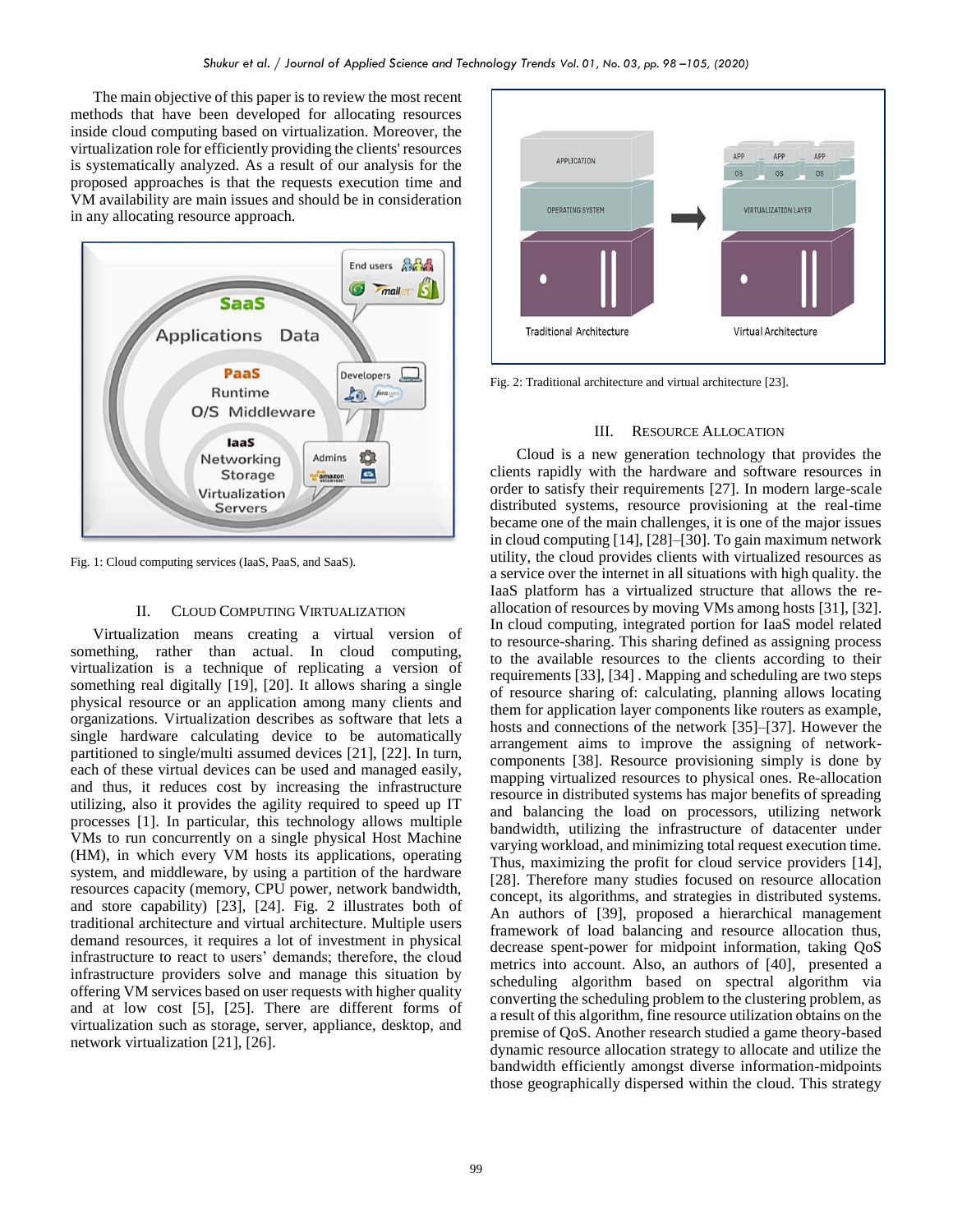be able to decrease response delay of Internet-based facilities with balancing physical network workflow [38], [41].

#### IV. LITERATURE REVIEW

The data center involves a large number of resources. The provision of these computational resources is controlled and managed by a third-party called "cloud providers" who are responsible for providing consumers with resources (hardware, software, and platforms) at any time they need it. Flexible style of resource-assigning is a challenge depending on clients' needs. Therefore many researchers studied resource allocation within the cloud using various scheduling algorithms, Resource Allocation Strategies (RAS), and VM allocation techniques. Aiming to utilize cloud resources to gain benefits and improve network performance. In this review paper, the focussing will be on some proposed load balancing methods, resource allocation methods, and scheduling algorithms used for effective resource allocation of cloud through virtualization.

Deepika and Rao [14], proposed an approach to provide an active resource allocation in the cloud through virtualization. The presented approach provides the allocation of multiple virtual resources effectively by migrating VMs from the busy server (hot spot) to an idle server (cold spot). They used the "skewness" approach as a metric to compute the resource usage on the server, where the usage logs of previously used resources allow predicting the resource needs in the future. The proposed approach provides dynamic resource allocation through optimizing burdens (to satisfy the VM needs according to the server's capacity) and green computing (to save the energy of the server by optimizing unnecessary usage of the server).

Wang et al. [42], developed a Prediction-based Energy Conserving Resource Allocation algorithm (ECRASP) for the cloud. The ECRASP encompasses two main components, the first component is the prediction mechanism and the second component is the job allocation mechanism. The prediction mechanism helps to predict the trend of incoming jobs in the future (sparse or dense) to make a decision adequately thus, conserving the energy. The allocation mechanism distributes the incoming jobs to proper PMs to balance the load of each of them. Actually, the allocation mechanism tries to shut down the idle PMs (i.e. lightly loaded), on the other hand, if the system is in a heavy loading case, the allocation mechanism will start up the new PM to process a new incoming job. As a result, the proposed algorithm conserves power consumption by making an adequate decision on the time of shutdown or start-up PMs.

Kruekaew and Kimpan [22] , applied an optimized Artificial Bee Colony (ABC) algorithm to schedule VMs on cloud computing under changing environments (i.e. changing in the number of tasks and VMs). The authors compared the proposed algorithm with other scheduling algorithms like First Come First Serve (FCFS), Shortest Job First (SJF), and Longest Job First (LJF). The experimental results showed that the combination of ABC and LJF (ABC\_LJF) performed better than other methods where its performance is more notable in scalability. They suggested that ABC\_LJF must be used for load balancing under conditions of increasing and decreasing servers' numbers to keep the system stable and scheduling thus prevent a system crash.

Saraswathi, et al. [1], suggested dynamic model of incomesspecification within cloud computing, it is a new method for VM specification depending task to the user based on the features (i.e. job priority), in which virtual resources are reconfigured dynamically without needing to create a new VM thus, increasing the resource utilization. The VM obtainability was measured when a new job arrives. With the VM obtainability then additional task specified to be executed, but if there is no available VM. In this case, the algorithm finds minimum importance task (with considering the task's occupancy kind) and running-stop temporarily via incomesforestalling. Then great importance task will be capable of execution with forestalled resource at from the little importance task. The paused job could be resumed after completion of all rest tasks by VMs, this procedure occurs when task's occupancy kind been suspend able. But when task's occupancy kind not suspend able, in this case, the paused job could be resumed after the achievement of minimum importance task execution using the task incomes. The same procedure is performed for all the new incoming jobs. It is clear that the proposed model provides little complexity through running complete tasks with respect to generating fresh VMs.

Pradhan, et al. [43], proposed a scheduling algorithm called modified Round-Robin to allocate resources within cloud computing. The proposed algorithm aims to obtain an optimal scheduling model, in order to satisfy clients' requirements by reducing the waiting time(i.e. rapid response to the resource request). With the first resource request, the algorithm time begins. When a new request arrives at the ready queue then the algorithm computes the average of the sum of times of requests placed in the ready queue including the new arrival request, in order to guarantee the new request. If the request finishes its burst time after the execution process, then it will be removed from the ready queue, or else it will move to the tail of the ready queue. As a result, the modified Round-Robin scheduling algorithm model has an obvious role in reducing the average waiting time and turnaround time of different processes (jobs).

Padmavathi and Basha [44], proposed a dynamic and elastic algorithm to perform load balancing of cloud computing using Ant Colony Optimization (ACO). The proposed approach was bio- enthused approach, where a biological ants' behavior is simulated into the artificial algorithm, with adding and omitting some features. During the food search process, ants use trail pheromone to mark the path from food source to its nest. When ants move it looks for pheromone trail and follows the trail with the highest percentage pheromones deposits (i.e. shortest path). The proposed Dynamic and Elastic Ant Colony Optimization Load Balancing (DEACOLB) algorithm is applied to VMs in data centers of cloud computing. The experimental results show that the average Make Span (i.e. finish time) is less than other existing algorithms like ACO, and First Come First Serve (FCFS). Where average Make Span decreases when the number of jobs increases.

Usman et al. [45], brought to light an Energy-Efficient VM allocation method using Interior Search Algorithm (EE-ISA) to reduce energy consumption within the data center and optimize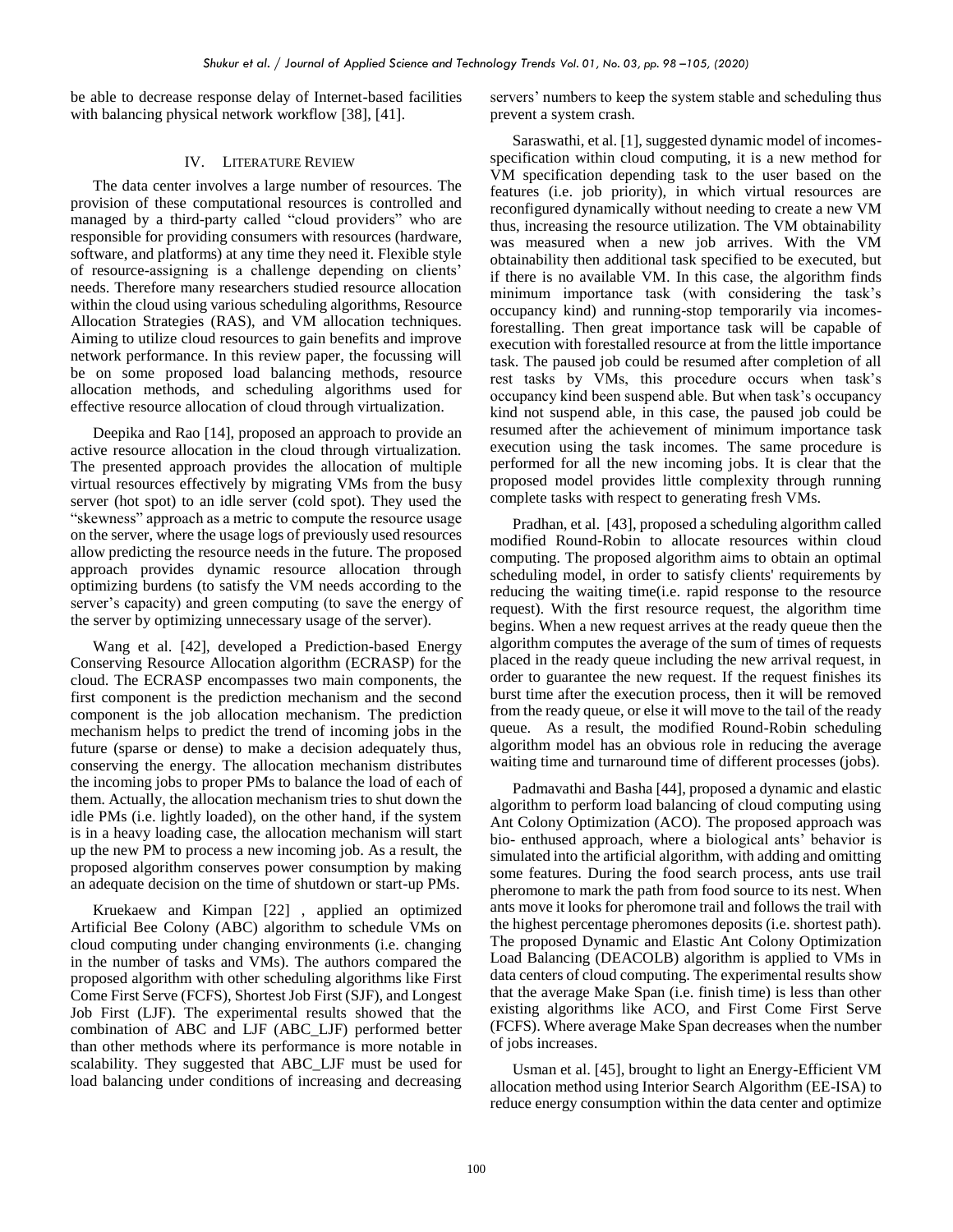resource utilization. The architecture of the presented method assumes that the data center consists of many servers known as PM; each PM has a fixed-size of CPU, RAM, and storage. The broker is responsible for handling the client's request then sends the request to the cloud after that to the data center. Then the request is treated via the data center manager that leads to the reservation of a specific number of VMs as requested by the client. Different classes of VMs are offered by the cloud provider where the client can choose from. These classes have different specifications related to CPU, storage, and RAM of each cloud resource. Consequently, every VM will be allocated on PM within the data center resource. The result of the proposed EE-ISA showed efficient resource utilization and energy consumption where 30% of energy is saved compared with Best-fit Decreasing (BFD) algorithm and Genetic Algorithm (GA).

Akintoye and Bagula [46], proposed a linear programming model to represent the resource allocation issue in the cloud environment and presented Binding Policy Based on the Hungarian Algorithm (HABBP) to optimize the model. The HABBP method uses the policy of load balancing in order to bind the cloudlets to appropriate VMs to optimize the total task execution time. They contributed to propose HABBP modules to CloudSim in order to (1) provide an interactive interface that permits the user to configure cloudlets parameters instead of imbedding parameters in source codes, (2) introduce a novel binding policy based on HABBP algorithm. The simulation findings illustrated that the HABBP has higher performance than the traditional binding policy of CloudSim in term of job total execution time. It also revealed that the HABBP policy can solve and optimize the problem of allocating VM in the cloud environment efficiently.

Atiewi et al. [21], studied the impact of virtualization on energy consumption in the cloud. They presented an experiment using a power saver scheduler algorithm (PSSA) under a green cloud simulator in order to compare two scenarios (virtualized server and non-virtualization server). The comparison made based on three parameters which are datacenter load, total power consumption, and Make Span. The findings showed that (1) virtualized datacenter environment performs better than the non-virtualized in terms of the data center load, (2) non-virtualized server consumes more energy than the virtualized counterparts, (3) datacenter with nonvirtualized servers performed better than virtualized counterparts in terms of Make Span because the tasks are sent directly to the PM instead of VMs.

Yin et al. [47], proposed an effective task scheduling strategy depends on double-fitness Load balancing and task completion Cost Genetic Algorithm (LCGA). The proposed algorithm aims to optimize the task scheduling in a cloud environment by (1) achieving least task execution cost to make full utilization of systems' resources that meets clients' requirements (2) guarantee the load balancing in order to get an optimal task allocation in a dynamic cloud environment, thus, satisfying the service providers' needs. They compared the proposed LCGA with Load balancing Genetic Algorithm (LGA) and task completion Cost Genetic Algorithm (CGA) to test the effectiveness of the proposed optimized algorithm. The comparison results showed that in LGA, load balancing is

obtained obviously in contrast, the effect of task completion cost is not obtained. The result also clarified that using CGA minimum task completion cost is obtained while load balancing effect in not shown. The results of LCGA showed the load balancing and least completion cost are obtained at the same time, thus effective task scheduling is proved.

Chen [48], proposed a cloud resource allocation method to Support Sudden and Urgent (SSU) resource demands optimally and timely. The proposed method depends on setting up the priority of resource allocation that is computed according to the urgent degree of the resource request and the client's priority. Then the VMs are mapped to physical hosts optimally via a multi-objective optimization approach. The author conducted a comparison experiment between the proposed SSU method, Round-Robin, and Best-Fit (BF) resource allocation methods. The experimental results showed that BF chooses the PM that has less CPU usage to allocate VMs, Round-Robin allocate VM to PM in circular orde and equal portion while the presented method adopts matching resource distance to assign the VM to PM. The results also showed that the SSU method reduces resource usage (i.e. the number of used PM) by shutting down the PM with underutilized CPU, improve the utilization of CPU, and realize minimum resource fragment.

Rengasamy and Chidambaram [13], proposed a novel predictive framework to solve problems of VMs migration and placement by allocating resources effectively for cloud computing. The proposed method uses an algorithm called Random Algorithm that connects tasks (cloudlets) and servers randomly to allow handling a large number of tasks and distributing the workload to each node. The Random Algorithm gives each user a list of available servers thus eliminating the requirement of a centralized broker. The evaluation result showed that the proposed method can balance the load in seconds rather than minutes, the results also explored high performance in the cloud.

Khodar et al. [49], Presented a new scheduling strategy for load balancing based on a genetic algorithm to overcome the obstacle of resource scheduling in the cloud environment. The ability to test a wide range of solutions and select the best solution is one of the major features of the genetic algorithm. The proposed algorithm focuses on the current state and historical data of the system to compute in advance its effect on system load after distributing the required VM resources. Then the distribution with the least impact will be chosen through the operators of crossover and mutation. The experimental findings revealed that the proposed strategy method provides a better load balancing taking into consideration the historical factor; it also reduces the dynamic migration.

Bhardwaj et al. [33], presented an autonomous resource allocation model to allocate and de-allocate the required resources within the cloud data center dynamically. The proposed mechanism aims to improve response time and VMs utilization by distributing VMs in the server-side to reduce the delay time of cloud service. They used a horizontal scaling method (scale-out) to allocate more VMs as per the requests. If the VMs are underloaded or overloaded then the proposed model increases VMs number till the average response time amounts to a predefined value. The result showed that the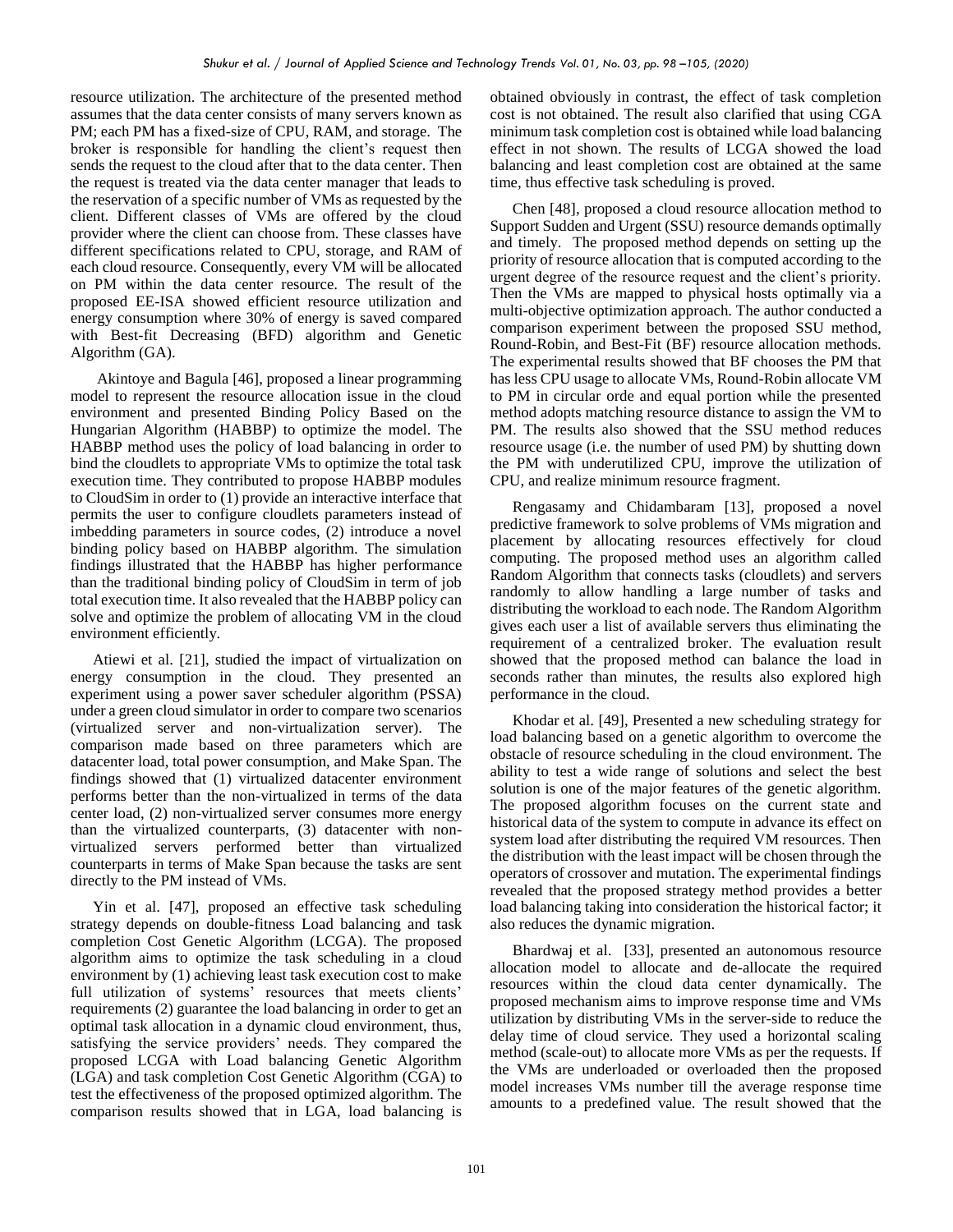proposed method efficiently allocates VMs with respect to the load; it also reduces the request waiting time in the queue via increasing VMs number at the run time.

Than and Thein [50], proposed two energy-saving resource allocation algorithms to save energy consumption of the cloud data center. The first algorithm called DSJF which is a combination of power management technique known as Dynamic Voltage and Frequency Scaling (DVFS), Shortest Job First (SJF) resource allocation algorithm, and the Cupic power model. The second algorithm called DFCFS which is a combination of DVFS, First Come First Serve (FCFS) resource allocation algorithm, and the Cupic power model. They used the CloudSim simulator to compare and evaluate energy consumption using the proposed algorithms. The findings revealed that DSJF gains energy efficiency more than DFCFS where it can save energy consumption by up to 55% compared to DFCFS. The finding also explored that DSJF is appropriate if the incoming requests have different running times.

#### V. DISCUSSION

Cloud computing should be able to provide the clients with services according to their demands at any time. Therefore cloud employs virtualization and resource provisioning techniques to allow active resource allocation and load balancing in the data center.

For this purpose, this paper focus on various resource allocation models, scheduling algorithms, load balancing algorithms, resource allocation optimization approaches, and energy-saving algorithms. For instance, the DEACOLB algorithm, modified Round-Robin, ECRASP, PSSA, "skewness" approach, ACB, EE-ISA, HABBP, SSU, LCGA, DSJF and DFCFS, and other models for allocating VMs dynamically for cloud based on the jobs' priorities are addressed and analyzed. Each above-stated method has its objectives, algorithm, tool/technique, and significant results, as shown in table 1. These previously mentioned methods have an obvious role in satisfying the users' needs, reduce the average waiting time of different processes, save cost (reduces resource usage), provide efficient shared resource utilization, and balance the load of the cloud data center. Thus, resource allocation plays an important role in resource utilization, determining the performance, and power consumption of the cloud data center.

After explaining all fifteen researches browsed in Table I, it can b recommended that DSJF and DFCFS energy-saving resoure allocation algorithms most depended which using CloudSim simulator tool. In addition, the related research's results indicated that DSJF algorithm gains energy efficiency more than DFCFS where it can save energy consumption by up to 55% compared to DFCFS.

| Author(s)                              | Year | <b>Objectives</b>                                                                               | <b>Algorithm</b>                                                                                                                                                                            | <b>Tool/Technique</b>       | <b>Significant Results</b>                                                                                                                 |
|----------------------------------------|------|-------------------------------------------------------------------------------------------------|---------------------------------------------------------------------------------------------------------------------------------------------------------------------------------------------|-----------------------------|--------------------------------------------------------------------------------------------------------------------------------------------|
| Deepika and<br>Rao [14]                | 2014 | Provide an active resource<br>allocation in the cloud<br>through virtualization.                | Use the "skewness" approach<br>to compute the resource<br>usage on the server and<br>provide dynamic resource<br>allocation through optimizing<br>burdens and green computing<br>algorithm. | Not declared by<br>authors. | Satisfy the VM needs and save<br>the energy of the server.                                                                                 |
| Wang et al.,<br>$[42]$                 | 2014 | Make an adequate decision<br>on the time of shutdown or<br>start-up PMs.                        | Propose the ECRASP<br>algorithm for cloud<br>computing.                                                                                                                                     | Java.                       | Conserve power consumption of<br>PM <sub>s</sub> .                                                                                         |
| Kruekaew<br>and Kimpan<br>[22]         | 2014 | Provide scheduling strategy<br>under changing<br>environments on the cloud.                     | Apply an optimized ACB<br>algorithm.                                                                                                                                                        | CloudSim<br>simulator.      | ABC LJF reduces the Make<br>Span under changing conditions,<br>it also keeps the system stable.                                            |
| Saraswathi et<br>al., $[1]$            | 2015 | Dynamic reconfiguring<br>VMs allocation for the<br>user.                                        | Propose an algorithm to<br>allocate VMs dynamically<br>based on Jobs' priorities.                                                                                                           | CloudSim<br>simulator.      | Reduce the overhead in executing<br>all jobs if compared with the<br>creation of a new VM.                                                 |
| Pradhan et<br>al., $[43]$              | 2016 | Load balancing<br>Within cloud computing.                                                       | Round-Robin scheduling<br>algorithm.                                                                                                                                                        | MATLAB.                     | Reduce the average waiting time<br>and turnaround time of different<br>processes.                                                          |
| Padmavathi<br>and Basha<br>$[44]$      | 2017 | Load balancing<br>Within cloud computing.                                                       | DEACOLB algorithm.                                                                                                                                                                          | CloudSim<br>simulator.      | Reduce average Make Span and<br>standard deviations.                                                                                       |
| Usman et al.,<br>[45]                  | 2017 | To reduce energy<br>consumption within the<br>data center and optimize<br>resource utilization. | EE-ISA method.                                                                                                                                                                              | CloudSim<br>simulator.      | Efficient resource utilization and<br>energy consumption where 30%<br>of energy is saved within the data<br>center.                        |
| Akintoye and<br>Bagula <sup>[51]</sup> | 2017 | To solve and optimize the<br>problem of allocating VM<br>in the cloud environment.              | HABBP algorithm.                                                                                                                                                                            | CloudSim<br>simulator.      | The findings showed that the<br>HABBP outperforms the<br>traditional binding policy of<br>CloudSim in term of job total<br>execution time. |

TABLE I. COMPARISON OF THE PROPOSED APPROACHES BY PREVIOUS RESEARCHES.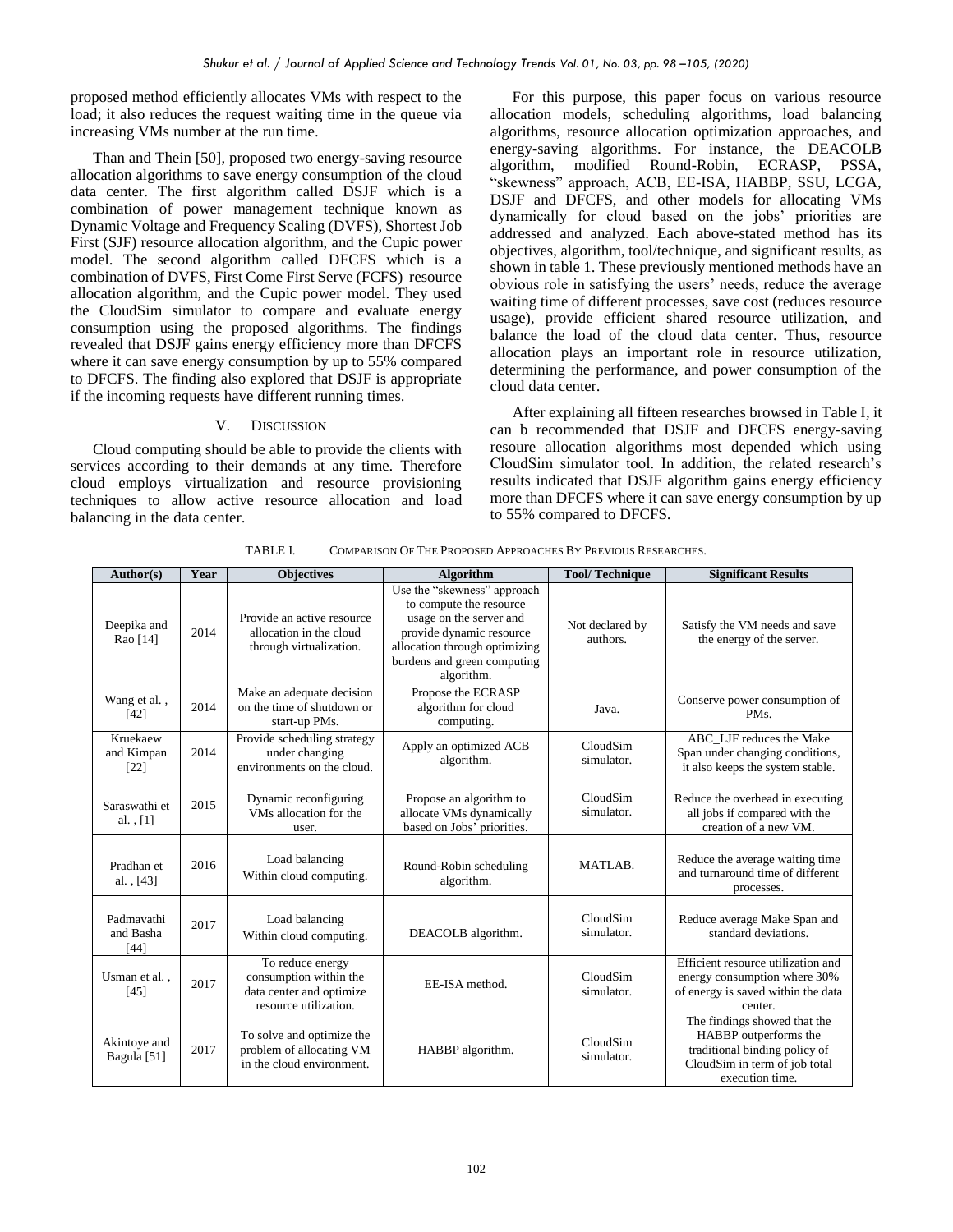| Atiewi et al<br>[21]                    | 2018 | To study the impact of<br>virtualization on energy<br>consumption in the cloud.                                      | Use PSSA and green<br>algorithm to compare two<br>scenarios (virtualized server<br>and non-virtualization<br>server). | <b>GreenCloud</b><br>simulator.               | The Virtualized data center<br>environment showed better<br>performance than the non-<br>virtualized counterparts in terms<br>of data center load and server<br>energy consumption. However,<br>the Make Span is the basic<br>drawback of the virtualized<br>environment. |
|-----------------------------------------|------|----------------------------------------------------------------------------------------------------------------------|-----------------------------------------------------------------------------------------------------------------------|-----------------------------------------------|---------------------------------------------------------------------------------------------------------------------------------------------------------------------------------------------------------------------------------------------------------------------------|
| Yin et al.,<br>[47]                     | 2018 | To provide an effective<br>task scheduling strategy.                                                                 | Propose a LCGA algorithm.                                                                                             | CloudSim<br>simulator.                        | The load balancing and the least<br>completion cost are obtained at<br>the same time.                                                                                                                                                                                     |
| Chen $[48]$                             | 2018 | To guarantee resource<br>allocation demands<br>optimally and timely.                                                 | Propose the SSU method to<br>provide resource allocation<br>of sudden and urgent<br>demands.                          | Jmetal software and<br>CloudSim<br>simulator. | The proposed SSU method<br>reduces resource usage via<br>shutting down the PM with<br>underutilized CPU, improve the<br>utilization of CPU, and realize<br>less resource fragment.                                                                                        |
| Rengasamy<br>and<br>Chidambaram<br>[13] | 2019 | To fulfill the needs for<br>effective resource<br>allocation for the cloud.                                          | Propose Random Algorithm<br>for effective resource<br>allocation.                                                     | CloudSim<br>simulator.                        | The effectiveness of the proposed<br>method revealed high<br>performance in the cloud.                                                                                                                                                                                    |
| Khodar et<br>al., [49]                  | 2019 | To overcome the obstacle<br>of resource scheduling in<br>the cloud environment.                                      | Present a new strategy<br>scheduling for load balancing<br>based on a genetic algorithm.                              | Java.                                         | The proposed strategy method<br>provides a better load balancing<br>by reducing live migration.                                                                                                                                                                           |
| Bhardwaj et<br>al., [33]                | 2019 | To overcome the problems<br>of underutilization and<br>overutilization resources<br>within the cloud data<br>center. | Present an autonomous<br>resource allocation model to<br>provide resources<br>dynamically.                            | CloudSim<br>simulator.                        | The proposed method efficiently<br>allocates VMs with respect to the<br>load; it also reduces the request<br>waiting time in queue.                                                                                                                                       |
| Than and<br>Thein $[50]$                | 2020 | To contribute the workload<br>in order to save energy<br>consumption of the cloud<br>data center.                    | DSJF and DFCFS energy-<br>saving resource allocation<br>algorithms.                                                   | CloudSim<br>simulator.                        | DSJF algorithm gains energy<br>efficiency more than DFCFS<br>where it can save energy<br>consumption by up to 55%<br>compared to DFCFS.                                                                                                                                   |

## VI. CONCLUSION

Table I, represents a detailed comparison among fifteen newest researches and very related to the cloud computing virtualization of resources allocation for distributed systems. The comparison depended on mean metrics including: objectives, algorithms, tool, techniques, and significant results. The addressed researches concentrated on: active resource allocation in the cloud through virtualization, adequate decision on the time of shutdown, Provide scheduling strategy under changing environments on the cloud. Adding to that, many algorithms addressed, the recommended algorithms that provides best results are DSJF and DFCFS energy-saving resource allocation algorithms, and DSJF algorithm very good gains energy efficiency.

Cloud is a resource provisioning technique that aims to provide clients with various resources anywhere and at any time. The process of providing clients with a shared virtualized environment (server, storage, operating system, and hardware) is a main challenge for the cloud provider. Also, the appropriate allocation of VMs in cloud data centers is one of the significant optimization issues in the cloud. Therefore, this paper presents a review of different existing VM scheduling algorithms and resource allocation techniques. Each VM allocation method and scheduling algorithm has a vital role in utilizing the shared resources of the cloud. Based on our review, the availability of VM resource and execution time of requests are the key factors to be considered in any optimal resource allocation algorithm. The paper also revealed that virtualization technique has a significant impact on enhancing the network performance, save the cost of PMs in the cloud data center, balance the load, conserve the server's energy, and allocate resources actively thus satisfying the clients' requirements.

#### **REFERENCES**

- [1] A. T. Saraswathi, Y. R. A. Kalaashri, and S. Padmavathi, "Dynamic Resource Allocation Scheme in Cloud Computing," Procedia Comput. Sci., vol. 47, pp. 30–36, Jan. 2015, doi: 10.1016/j.procs.2015.03.180.
- [2] P. Priyadarshinee, R. D. Raut, M. K. Jha, and B. B. Gardas, "Understanding and predicting the determinants of cloud computing adoption: A two staged hybrid SEM - Neural networks approach,' Comput. Hum. Behav., vol. 76, pp. 341–362, Nov. 2017, doi: 10.1016/j.chb.2017.07.027.
- [3] S. Vakilinia, M. M. Ali, and D. Qiu, "Modeling of the resource allocation in cloud computing centers," Comput. Netw., vol. 91, no. Supplement C, pp. 453–470, Nov. 2015, doi: 10.1016/j.comnet.2015.08.030.
- [4] O. Alzakholi, L. Haji, H. Shukur, R. Zebari, S. Abas, and M. Sadeeq, "Comparison Among Cloud Technologies and Cloud Performance," J. Appl. Sci. Technol. Trends, vol. 1, no. 2, pp. 40–47, Apr. 2020, doi: 10.38094/jastt1219.
- [5] D. Kesavaraja and A. Shenbagavalli, "QoE enhancement in cloud virtual machine allocation using Eagle strategy of hybrid krill herd optimization," J. Parallel Distrib. Comput., Sep. 2017, doi: 10.1016/j.jpdc.2017.08.015.
- [6] R. R. Zebari, S. R. Zeebaree, and K. Jacksi, "Impact Analysis of HTTP and SYN Flood DDoS Attacks on Apache 2 and IIS 10.0 Web Servers,"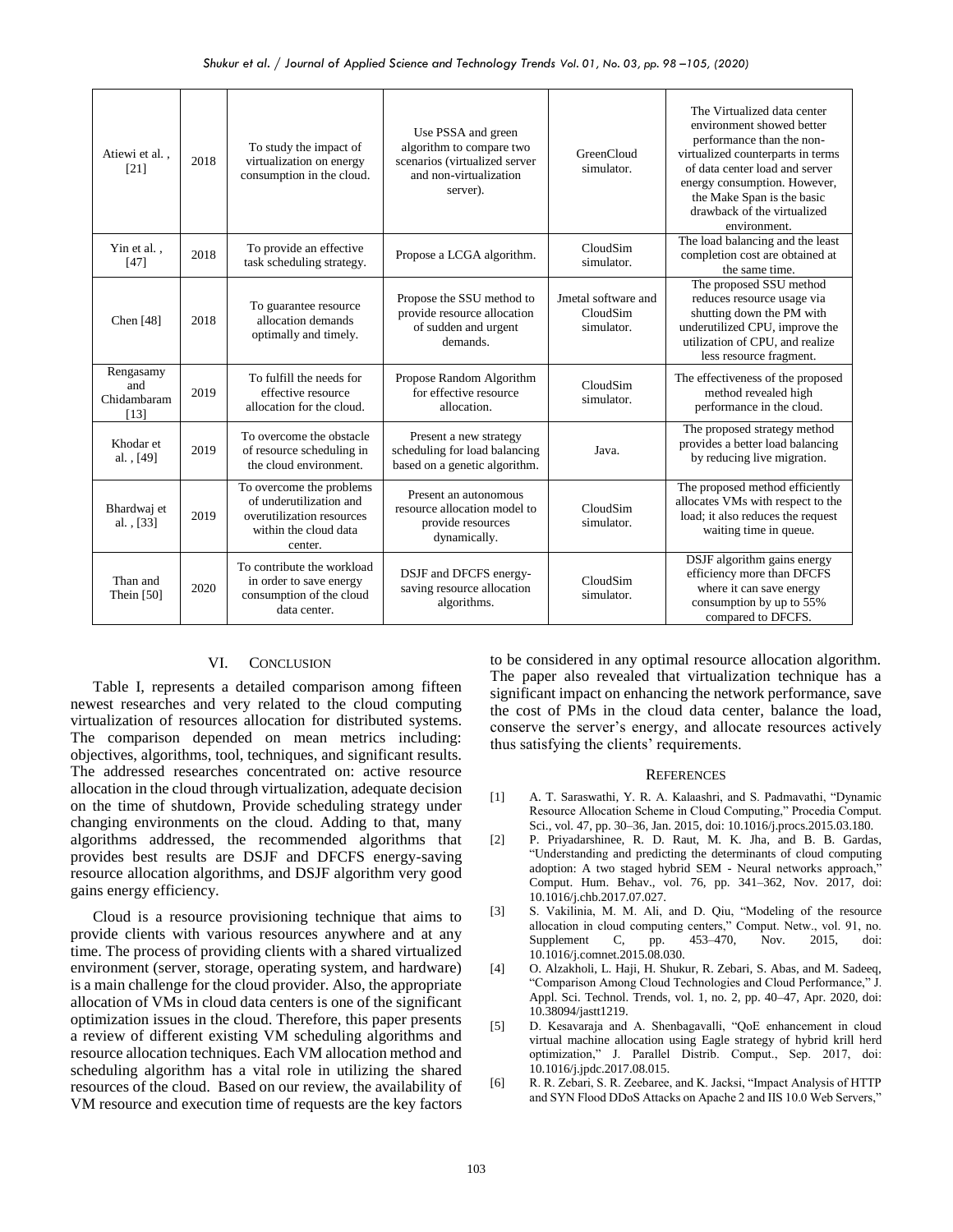in 2018 International Conference on Advanced Science and Engineering (ICOASE), 2018, pp. 156–161.

- [7] R. R. Zebari, S. R. Zeebaree, K. Jacksi, and H. M. Shukur, "E-Business Requirements For Flexibility And Implementation Enterprise System: A Review." International Journal of Scientific & Technology Research (IJSTR), vol. 8, no. 11, pp. 655-660, 2019.
- [8] S. R. Zeebaree, K. Jacksi, and R. R. Zebari, "Impact analysis of SYN flood DDoS attack on HAProxy and NLB cluster-based web servers," Indones. J. Electr. Eng. Comput. Sci., vol. 19, no. 1, pp. 510–517, 2020.
- [9] S. R. Zeebaree, R. R. Zebari, and K. Jacksi, "Performance analysis of IIS10. 0 and Apache2 Cluster-based Web Servers under SYN DDoS Attack," TEST Engineering & Management, vol. 83, no. March - April 2020, 5854 - 5863, 2020.
- [10] S. R. Zeebaree, R. R. Zebari, K. Jacksi, and D. A. Hasan, "Security Approaches For Integrated Enterprise Systems Performance: A Review." International Journal of Scientific & Technology Research (IJSTR) vol. 8, no. 12, pp. 2485-2489, 2019.
- [11] R. Zebari, A. Abdulazeez, D. Zeebaree, D. Zebari, and J. Saeed, "A Comprehensive Review of Dimensionality Reduction Techniques for Feature Selection and Feature Extraction," J. Appl. Sci. Technol. Trends, vol. 1, no. 2, pp. 56–70, May 2020, doi: 10.38094/jastt1224.
- [12] A. A. S. Farrag, S. A. Mahmoud, and E. S. M. El-Horbaty, "Intelligent cloud algorithms for load balancing problems: A survey," presented at the 2015 IEEE Seventh International Conference on Intelligent Computing and Information Systems (ICICIS), Dec. 2015, pp. 210– 216, doi: 10.1109/IntelCIS.2015.7397223.
- [13] R. Rengasamy and M. Chidambaram, "A Novel Predictive Resource Allocation Framework for Cloud Computing," in 2019 5th International Conference on Advanced Computing Communication Systems (ICACCS), Mar. 2019, pp. 118–122, doi: 10.1109/ICACCS.2019.8728526.
- [14] T. Deepika and A. N. Rao, "Active resource provision in cloud computing through virtualization," in 2014 IEEE International Conference on Computational Intelligence and Computing Research, Dec. 2014, pp. 1–4, doi: 10.1109/ICCIC.2014.7238373.
- [15] O. M. Ahmed and W. M. Abduallah, "A Review on Recent Steganography Techniques in Cloud Computing," Acad. J. Nawroz Univ., vol. 6, no. 3, pp. 106–111, 2017.
- [16] O. M. Ahmed and A. B. Sallow, "Android security: a review," Acad. J. Nawroz Univ., vol. 6, no. 3, pp. 135–140, 2017.
- [17] K. Zaki and H. Saad, "Adoption of Cloud Human Resource Information System in Egyptian Hotels: An Experimental Design Research," Int. J. Herit. Tour. Hosp., vol. 12, no. 1, pp. 233–245, Mar. 2018.
- [18] N. Harki, A. Ahmed, and L. Haji, "CPU Scheduling Techniques: A Review on Novel Approaches Strategy and Performance Assessment," J. Appl. Sci. Technol. Trends, vol. 1, no. 2, pp. 48–55, 2020.
- [19] M. A. Sadeeq, S. R. Zeebaree, R. Qashi, S. H. Ahmed, and K. Jacksi, "Internet of Things security: a survey," in 2018 International Conference on Advanced Science and Engineering (ICOASE), 2018, pp. 162–166.
- [20] S. A. Mostafa, S. S. Gunasekaran, A. Mustapha, M. A. Mohammed, and W. M. Abduallah, "Modelling an Adjustable Autonomous Multiagent Internet of Things System for Elderly Smart Home," in Advances in Neuroergonomics and Cognitive Engineering, Cham, 2020, pp. 301– 311, doi: 10.1007/978-3-030-20473-0\_29.
- [21] S. Atiewi, A. Abuhussein, and M. A. Saleh, "Impact of Virtualization on Cloud Computing Energy Consumption: Empirical Study," in Proceedings of the 2<sup>nd</sup> International Symposium on Computer Science and Intelligent Control, Stockholm, Sweden, Sep. 2018, pp. 1–7, doi: 10.1145/3284557.3284738.
- [22] B. Kruekaew and W. Kimpan, "Virtual Machine Scheduling Management on Cloud Computing Using Artificial Bee Colony," Lect. Notes Eng. Comput. Sci., vol. 1, pp. 18–22, Mar. 2014.
- [23] M. Ficco, C. Esposito, F. Palmieri, and A. Castiglione, "A coral-reefs" and Game Theory-based approach for optimizing elastic cloud resource allocation," Future Gener. Comput. Syst., vol. 78, no. Part 1, pp. 343– 352, Jan. 2018, doi: 10.1016/j.future.2016.05.025.
- [24] S. R. Zeebaree, L. M. Haji, I. Rashid, R. R. Zebari, O. M. Ahmed, K. Jacksi, & H. M. Shukur, "Multicomputer Multicore System Influence on Maximum Multi-Processes Execution Time," *TEST Engineering & Management*, vol. 83, no. May/June, pp. 14921–14931, May 2020.
- [25] O. H. Jader, S. R. Zeebaree, and R. R. Zebari, "A State Of Art Survey For Web Server Performance Measurement And Load Balancing Mechanisms." International Journal of Scientific & Technology Research (IJSTR), vol. 8, no. 12, pp. 535-543, 2019.
- [26] M. Singh, "Virtualization in Cloud Computing- a Study," in 2018 International Conference on Advances in Computing, Communication Control and Networking (ICACCCN), Oct. 2018, pp. 64–67, doi: 10.1109/ICACCCN.2018.8748398.
- [27] Z. N. Rashid, S. R. Zebari, K. H. Sharif, and K. Jacksi, "Distributed Cloud Computing and Distributed Parallel Computing: A Review," presented at the 2018 International Conference on Advanced Science and Engineering (ICOASE), 2018, pp. 167–172.
- [28] Z. N. Rashid, S. R. Zeebaree, and A. Shengul, "Design and Analysis of Proposed Remote Controlling Distributed Parallel Computing System Over the Cloud," presented at the 2019 International Conference on Advanced Science and Engineering (ICOASE), 2019, pp. 118–123.
- [29] S. R. Zebari and A. S. Yowakib, "Improved Approach for Unbalanced Load-Division Operations Implementation on Hybrid Parallel Processing Systems," Sci. J. Univ. Zakho, vol. 1, no. 2, pp. 832–848, 2013.
- [30] S. R. M. Zeebaree, H. M. Shukur, L. M. Haji, R. R. Zebari, K. Jacksi, and S. M.Abas, "Characteristics and Analysis of Hadoop Distributed Systems," Technology Reports of Kansai University, vol. 62, no. 4, pp. 1555–1564, Apr. 2020.
- [31] M. Duggan, J. Duggan, E. Howley, and E. Barrett, "A network aware approach for the scheduling of virtual machine migration during peak loads," Clust. Comput., vol. 20, no. 3, pp. 2083–2094, Sep. 2017, doi: 10.1007/s10586-017-0948-7.
- [32] S. R. Zeebaree, H. M. Shukur, and B. K. Hussan, "Human resource management systems for enterprise organizations: A review," Period. Eng. Nat. Sci., vol. 7, no. 2, pp. 660–669, 2019.
- [33] T. Bhardwaj, H. Upadhyay, and S. C. Sharma, "Autonomic Resource Allocation Mechanism for Service-based Cloud Applications," in 2019 International Conference on Computing, Communication, and Intelligent Systems (ICCCIS), Oct. 2019, pp. 183–187, doi: 10.1109/ICCCIS48478.2019.8974515.
- [34] S. R. Zeebaree, A. B. Sallow, B. K. Hussan, and S. M. Ali, "Design and Simulation of High-Speed Parallel/Sequential Simplified DES Code Breaking Based on FPGA," in 2019 International Conference on Advanced Science and Engineering (ICOASE), 2019, pp. 76–81.
- [35] K. Jacksi, N. Dimililer, and S. R. Zeebaree, "State of the art exploration systems for linked data: a review," Int J Adv Comput Sci Appl IJACSA, vol. 7, no. 11, pp. 155–164, 2016.
- [36] K. Jacksi, N. Dimililer, and S. R. Zeebaree, "A survey of exploratory search systems based on LOD resources," 2015.
- [37] K. Jacksi, S. Zeebaree, and N. Dimililer, "Design and Implementation of LOD Explorer: A LOD Exploration and Visualization Model," J. Appl. Sci. Technol. Trends, vol. 1, no. 2, pp. 31–39, 2020.
- [38] X. Yuan Min, Geyong ,Yang, Laurence T. ,Ding, Yi, Fang, Qing, "A game theory-based dynamic resource allocation strategy in Geodistributed Datacenter Clouds," Future Gener. Comput. Syst., vol. 76, no. Supplement C, pp. 63–72, Nov. 2017, doi: 10.1016/j.future.2017.04.046.
- [39] N. Leontiou, D. Dechouniotis, S. Denazis, and S. Papavassiliou, "A hierarchical control framework of load balancing and resource allocation of cloud computing services," Comput. Electr. Eng., vol. 67, pp. 235–251, 4, doi: 10.1016/j.compeleceng.2018.03.035.
- [40] H. Zhou, S. Deng, H. Huang, and Y. Wu, "Resource allocation in cloud computing based on clustering method," presented at the 2015 Annual IEEE Systems Conference (SysCon) Proceedings, Apr. 2015, pp. 489– 494, doi: 10.1109/SYSCON.2015.7116799.
- [41] B. R. Ibrahim, S. R. Zeebaree, and B. K. Hussan, "Performance Measurement for Distributed Systems using 2TA and 3TA based on OPNET Principles," Sci. J. Univ. Zakho, vol. 7, no. 2, pp. 65–69, 2019.
- [42] C.-F. Wang, W.-Y. Hung, and C.-S. Yang, "A prediction based energy conserving resources allocation scheme for cloud computing," in 2014 IEEE International Conference on Granular Computing (GrC), Oct. 2014, pp. 320–324, doi: 10.1109/GRC.2014.6982857.
- [43] P. Pradhan, P. K. Behera, and B. N. B. Ray, "Modified Round Robin Algorithm for Resource Allocation in Cloud Computing," Procedia Comput. Sci., vol. 85, pp. 878–890, Jan. 2016, doi: 10.1016/j.procs.2016.05.278.